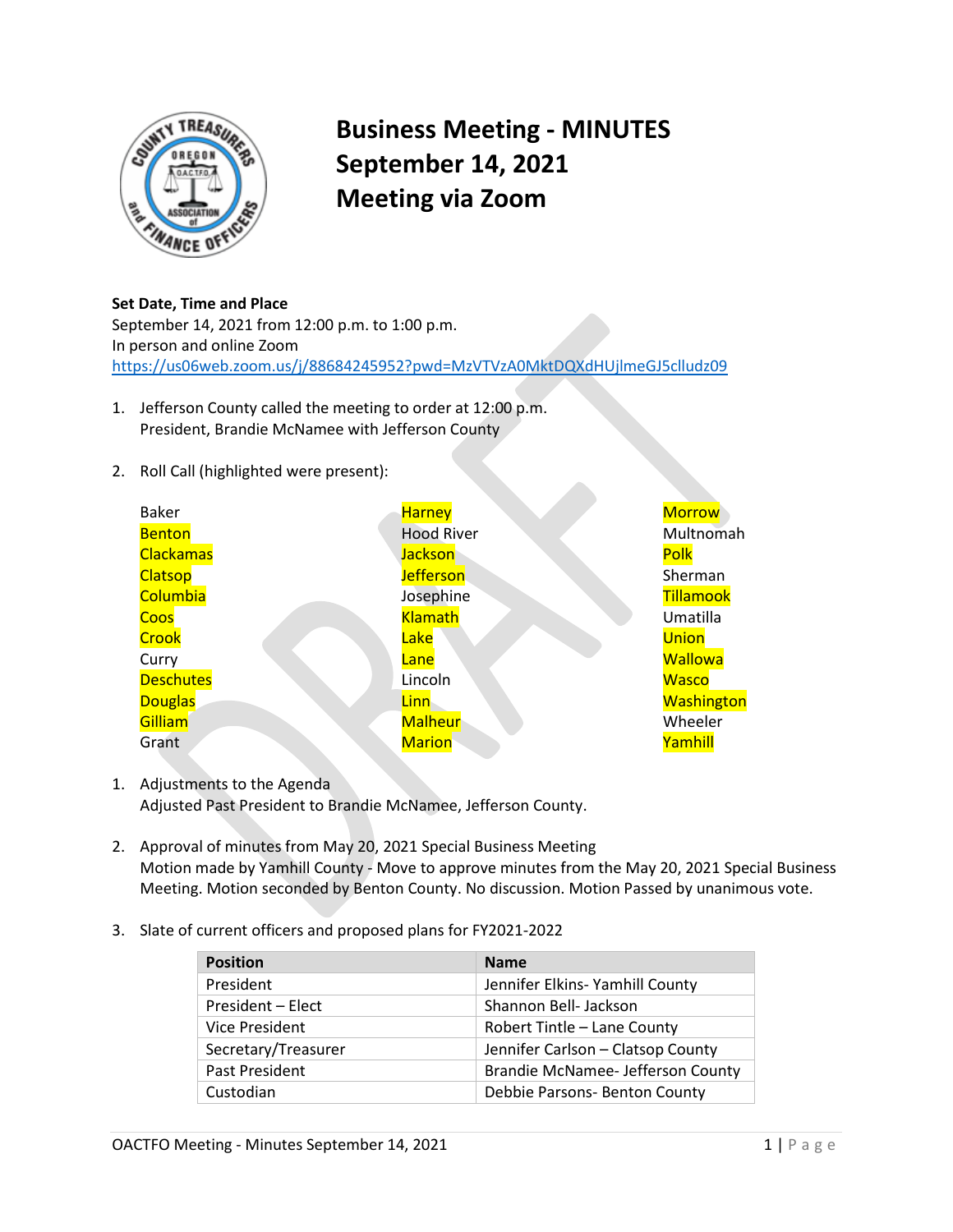Incoming board member nominations. Jennifer Carlson, Clatsop County, previously agreed to serve on the board and is looking forward to it. There were no other nominations.

Motion made by Linn County - Move to approve slate of officers for FY2021-2022. Motion seconded by Gilliam County. No discussion. Motion Passed by unanimous vote.

- 4. New Business:
	- a. Treasurer Report -Presented by Robert Tintle and Jennifer Elkins Robert presented the FY19 and FY20 actuals and the FY21 estimates. Jennifer presented the FY22 budget.

Entered the Contingency of \$26,729 to bring the Cash, End of Year down to \$0.

b. Proposed Budget for 2022 Conference – Presented by Jennifer Elkins Jennifer presented the proposed FY22 budget. A change was proposed to not charge dues to the affiliates but to increase their sponsorship fee by \$200, but offset that with one free registration included instead of the free dues membership. This had caused a lot of confusion with sponsors previously. Our main goal is to keep the sponsors on the affiliates listing and keep them involved.

Motion made by Linn County - Move to approve actuals and budget from FY19, FY20, FY21 and FY22. Motion seconded by Benton County. No discussion. Motion Passed by unanimous vote.

5. Other Discussion: Committee and Appointment Updates

## **Committee Reports:**

- 1. Audit Jennifer, Malheur County Given the information for the last couple of years. Will get back to the Board.
- 2. Budget Committee Shannon Bell Made corrections to FY22 budget.
- 3. ByLaws Shonnel Dutcher Vacant, no longer treasuer.
- 4. Legislative Brian Nava Been super busy. Listens to a lot of the meetings. Nothing big has occurred lately. Unclaimed property move to Treasury. Will talk to AOC. Brian can forward emails if interested. Go to the legislative meeting mostly, unless impacts OACTFO.
- 5. Certification Alice Durflinger None.
- 6. Education Mary Otley Will need to appoint a new member.